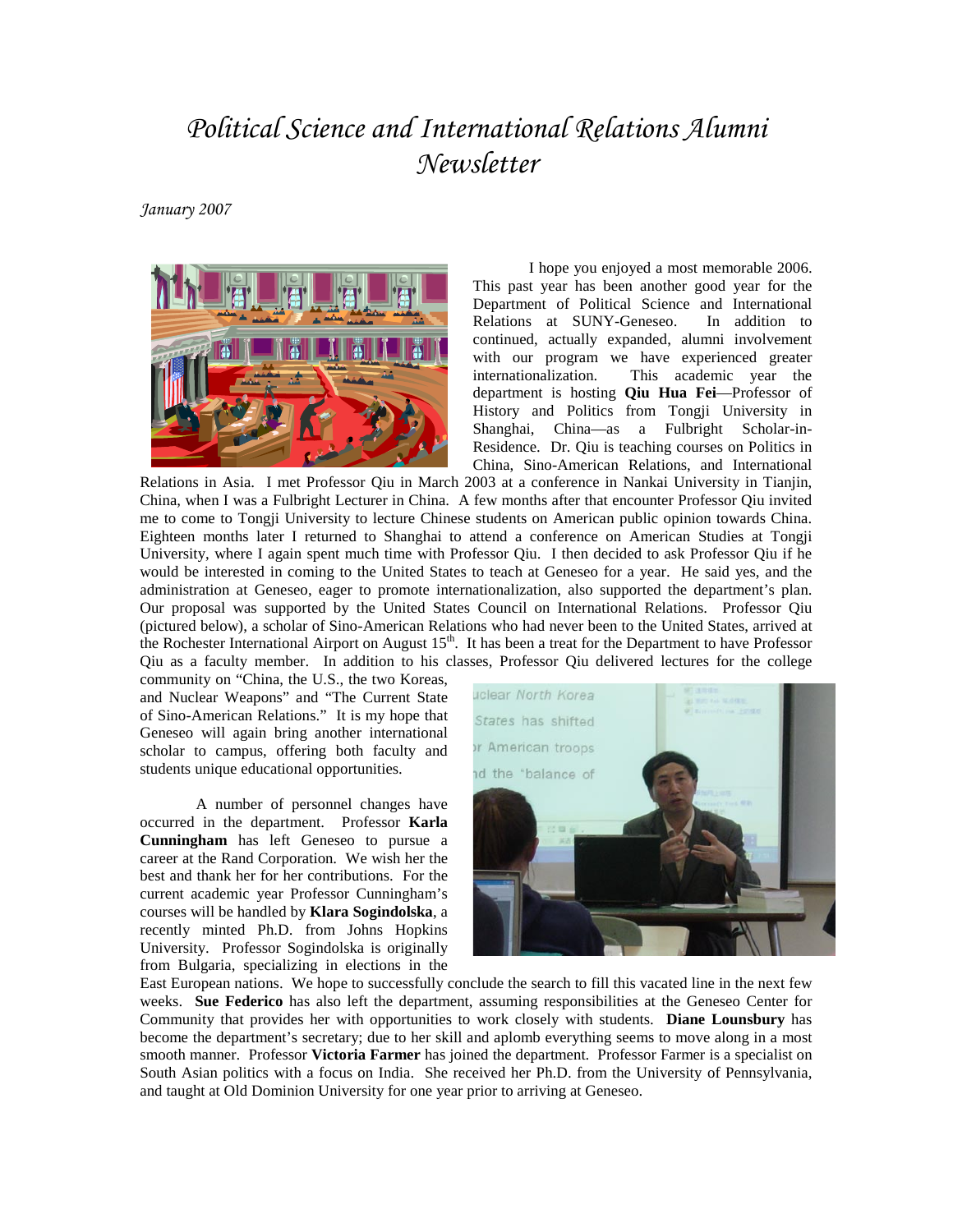

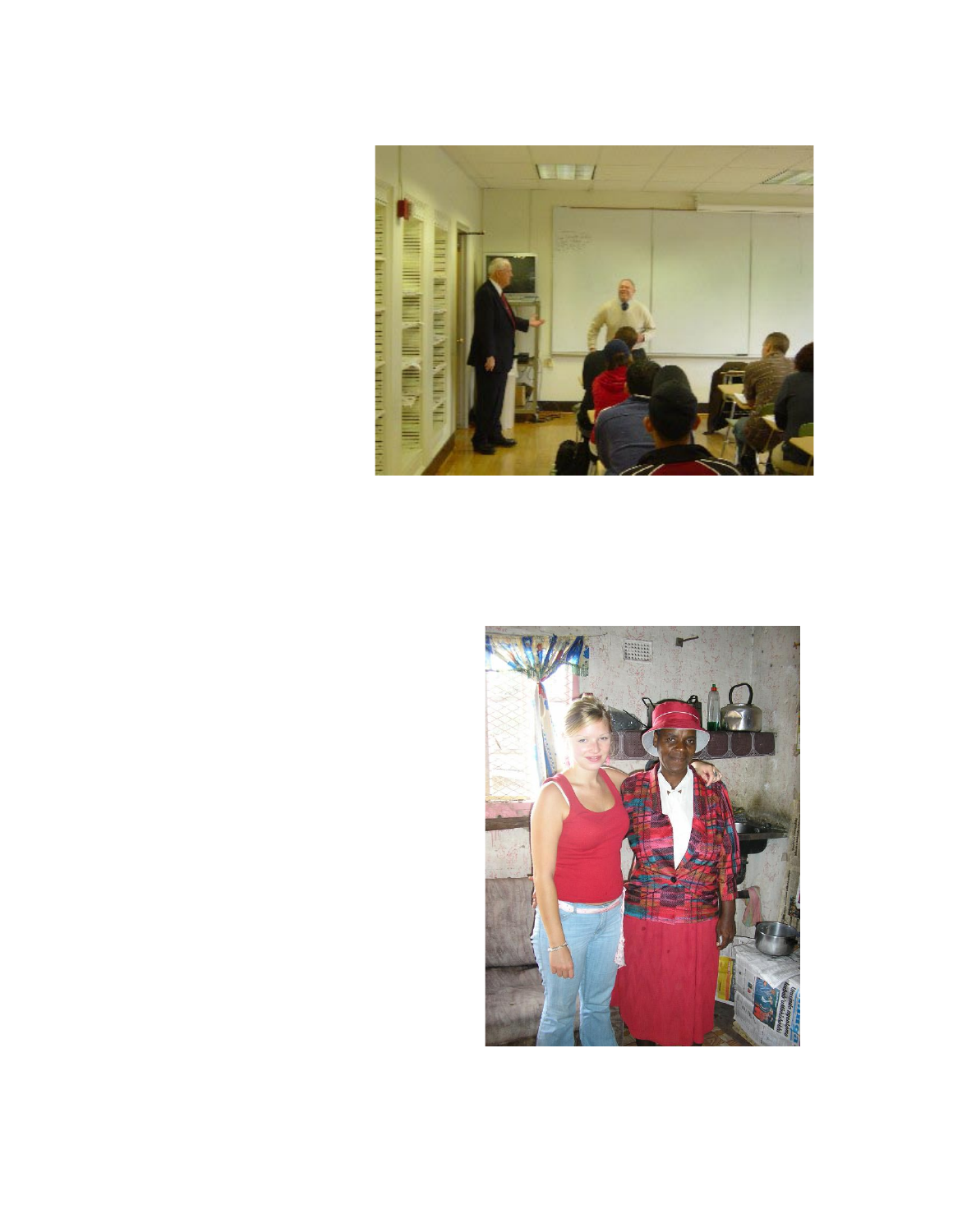dinner. It was wonderful to have both Dr. J. (pictured below from left to right **Dr. Kenneth Deutsch**, **Martha Brabson, Dr. Janosik, and Professor Marilyn Klotz**) and the alums on campus. Our students

are most appreciative of meeting Geneseo alums; the success achieved by Geneseo graduates is an invaluable inspiration to them. In addition to honoring the contributions Dr. Janosik made to his students, we recognized the accomplishments of our current students. At the dinner, Dr. Janosik presented the Ed Janosik Leadership Award to **Marie Puccio** and **Xiao Chen** for their work with the Model U.N. Club. **Kelly McCarthy** and **Meaghan McCann** were honored as the Outstanding Seniors in International Relations; **Ryan Callahan** and **Josh Hedges** received the Political Science Senior<br>of the Year Award: Laura of the Year Award; **Laura Poplewski** received the Outstanding



Internship Award for her work at the Rochester Housing Council, and **Elisabeth Garner** received the Rose Alent Award as an exemplary student majoring in a Foreign Language and International Relations.

Political Science faculty continue their professional activities. Professor **Ed Drachman** will soon publish You Decide! Controversial Cases in American Politics (Geneseo students **Elisabeth Garner**, and **Chris Browne** contributed); and he will soon publish an article on U.S. policy toward post-Castro Cuba. **Jeremy Grace** traveled to Nepal in May to provide advice to the transitional government on Nepali refugees. He also presented a paper in Vienna on the Human Rights of Internally Displaced Persons. **Dr Robert Goeckel** again led a group of students to Moscow for a course on Russian Politics and History as part of a Geneseo Study Abroad offering; he also presented research on "Sovietizing Religious Policy in the Baltics, 1944-1953" at the American Association for the Advancement of Slavic Studies Convention. **Jeff Koch** presented a paper at the American Political Science Association's annual meeting in Philadelphia, Pennsylvania this past September on whether the incumbency advantage has decline. **Professor Deutsch** is well underway with a book titled An Invitation to Political Thought (co-authored with Geneseo alum **Joseph Fornieri**). In April, Professor **Marilyn Klotz** presented a paper at the Urban Affairs Association meeting in Montreal on "You Say You Want a Devolution: Poor Relief Generosity in Indiana Townships." Professor Klotz will work with Political Science major **Rebecca Krebs** this spring on a study of social services in Livingston County.

The department's web site has been substantially revised this past year, please visit us at [http://polisci.geneseo.edu/.](http://polisci.geneseo.edu/) The web site includes a color version of this newsletter (the pictures look, I must confess, much better in color). At the web site you can submit information about your current activities. We would love to hear from you, and perhaps in the future we will share that information with all Political Science and International Relations Alumni.

We wish you a healthy and prosperous 2007, and please stop by should you be in the area.

Best regards,

Jeff Koch Professor and Chair of Political Science and International Relations koch@geneseo.edu